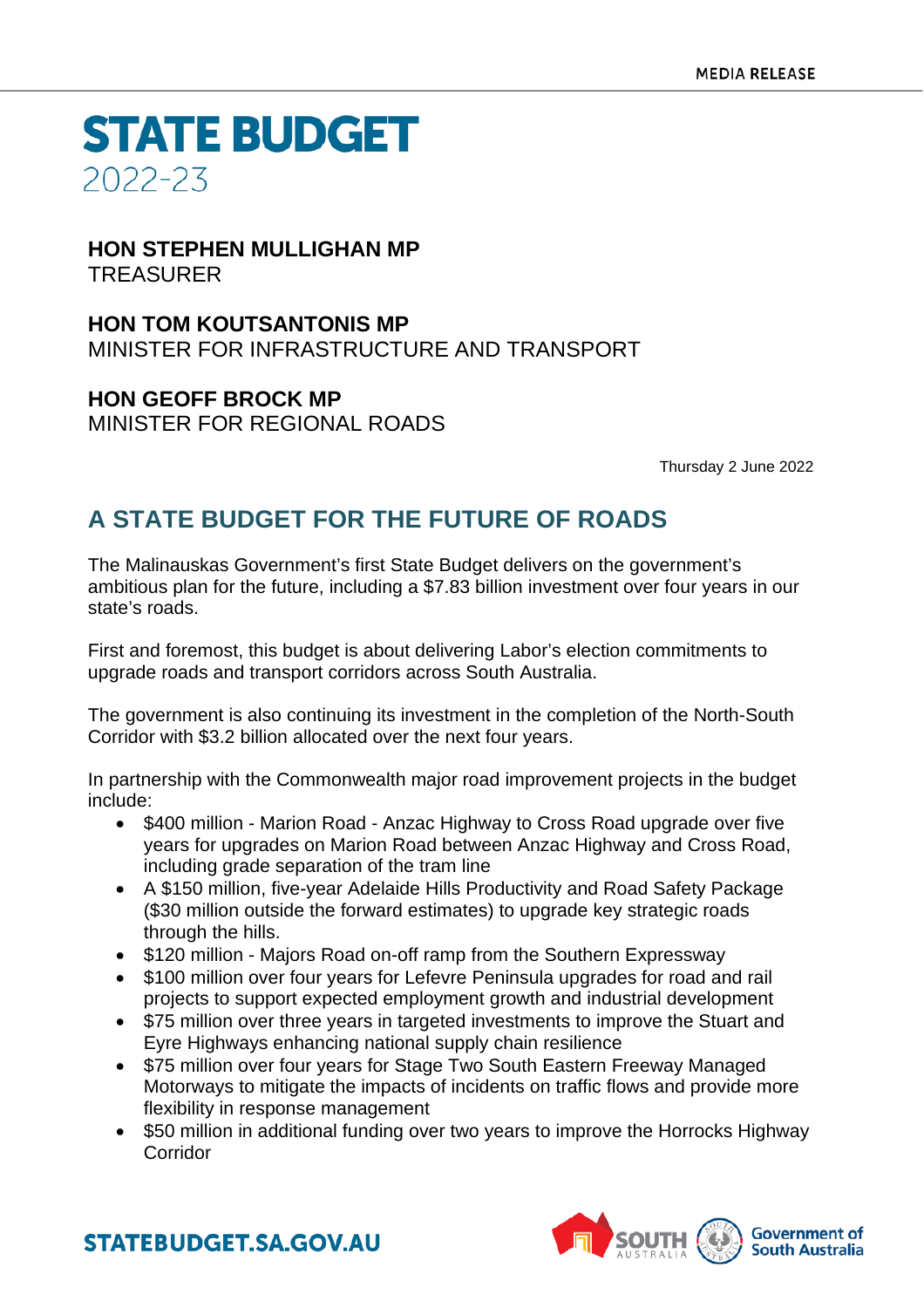# **STATE BUDGET** 2022-23

- \$30 million over three years to upgrade intersections at Brighton Road with Dunrobin-Wattle Road and Edwards Road
- \$20 million in additional funding over two years to undertake upgrades for Roads of Strategic Importance – Eyre Peninsula roads upgrade
- \$20 million over two years for further works on the Princes Highway corridor
- \$12.5 million over two years for the Rural Roads Safety package
- \$12 million additional funding for the South Eastern Freeway safety upgrades
- \$10 million over two years for a planning study for a 10-year level crossing removal program.

Other major road project investments include:

- \$125 million Upgrading Main South Road over two years to reinstate a commitment to the full duplication of Main South Road between Seaford and Sellicks Beach
- \$20 million Outback Roads Flood Resilience for betterment works on flood impacted outback roads, subject to Commonwealth agreement
- \$7 million Wynn Vale Drive upgrades to significantly upgrade this busy road in the north-eastern suburbs to include a signalised intersection, widening and right hand turn into Friendship Crescent, bus stop indentations and a traffic study and master planning

#### **Quotes attributable to Stephen Mullighan**

*This budget delivers on Labor's election commitments including major road projects and road safety programs and improvements. Importantly, we're doing so while maintaining fiscal discipline, with surpluses across the forward estimates.*

*And unlike the former government, we're not reaching into South Australians' pockets with shock tax hikes.*

*We are delivering on our promise of no new taxes and returning to the traditional formula for indexing fees and charges, keeping increases to an average of 2 per cent.*

#### **Quotes attributable to Tom Koutsantonis**

*This budget lays the foundation for the government's agenda to improve important roads and road networks over the next four years, which is all about delivering for the next generation.*

*We made significant promises and now we begin delivering. The Majors Road on-off ramp is an example of that. Roads and infrastructure make a practical difference to people's lives and to road safety. For example, many of these projects will help ease congestion points and mean people can get to and from work quicker, to sporting events and other weekend activities.*



### **STATEBUDGET.SA.GOV.AU**